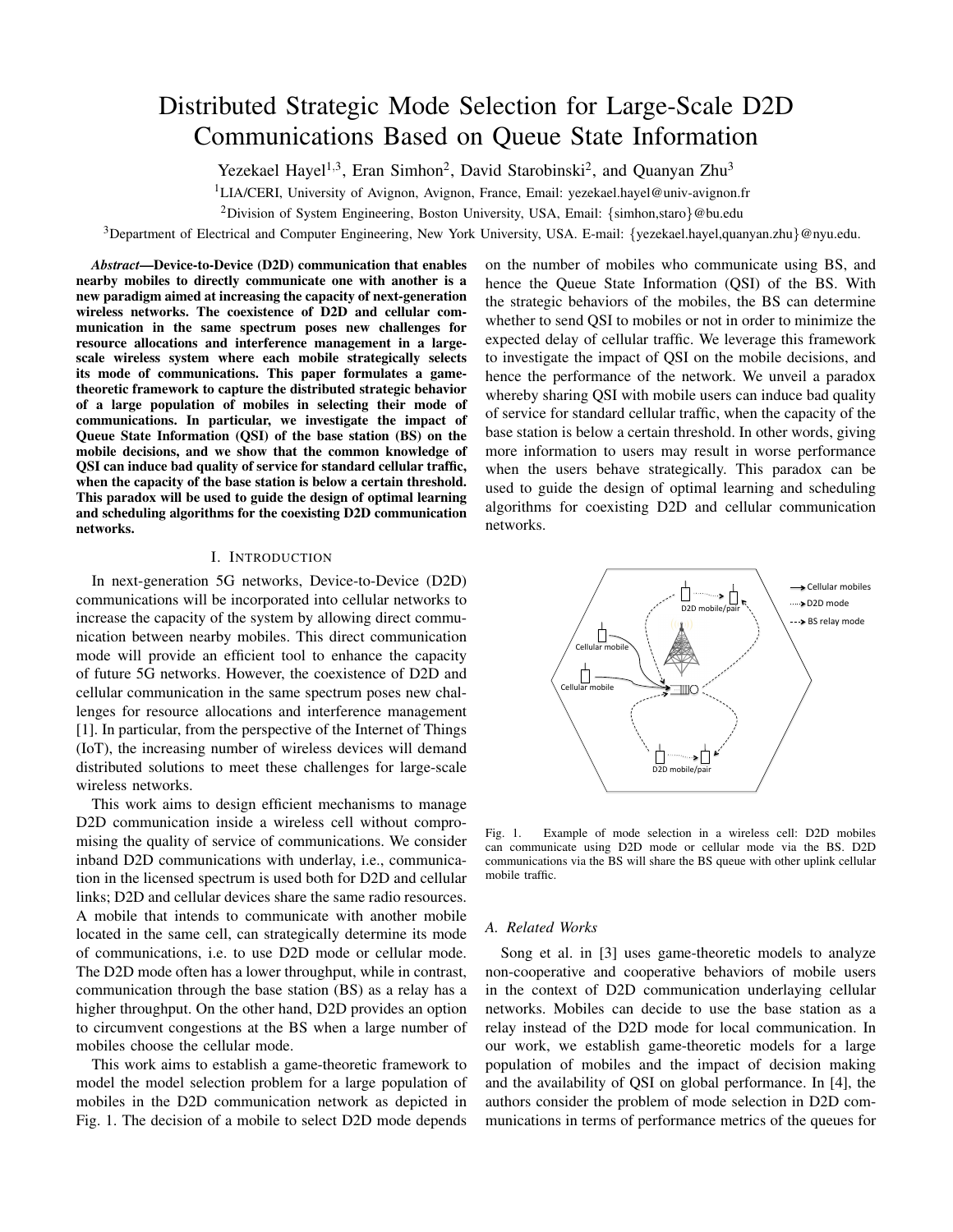each types of mobiles (D2D and cellular mobiles). The mode selection is not determined strategically by each D2D pair, but is rather dynamically controlled by the base station according to estimated performances. Their main results are obtained using simulations. The goal of our work is to establish a theoretic foundation to provide guidelines for quantitative design of next-generation D2D communication protocols and management systems.

## *B. Structure of the Paper*

The rest of the paper is organized as follows: Section II introduces the system models of D2D and cellular communication modes. Two cases of information structures are discussed. Subsections II-A and II-B present the scenarios without and with QSI, respectively. The optimal design of sharing or not QSI is discussed in Subsection II-C. Section III presents learning algorithms for mode selection of the mobiles. The paper is concluded in Section IV.

## II. SYSTEM MODEL

The Queue State Information (QSI) is important for a mobile device to decide whether to communicate with its neighboring devices directly or using the base station as a relay. Direct communication usually provides inferior performance to base station relaying as D2D technologies such as Bluetooth and directWiFi [5]. Let  $C_0$  represent this capacity limit of the D2Ds communication technology under the type of spectrum management used for direct communication in the cell (inband or outband). Besides the limited capacity, the direct communication is also constrained by the geographic distance between the transmitter and the receiver.

We model our system by considering a queueing framework as in [8]. A D2D transmitter that sends data traffic to the BS queue will interact with other D2D transmitters. Each D2D transmitter can be seen as a player in a game theoretic context; and all the players interact through a single queue system. The interdependencies of the players stem from the average delay of packets into the shared queue. As more players choose to send data via the BS queue, they experience higher average delay. Due to the large scale wireless networks, we consider indistinguishable infinitely many players as each D2D transmitter has the identical cost and action space. We define the following parameters:

- $\lambda_D$  Poisson rate of D2D mobile traffic,
- $\lambda_C$  Poisson rate of Cellular mobile traffic,
- $1/\mu$  mean of the exponential service time,

• *C*<sub>0</sub> cost for using direct communication with the neighbor. We denote by  $\bar{W}^U$  (resp.  $\bar{W}^O$ ) the average sojourn time (delay) in the queue of a cellular mobile traffic when the QSI is unobservable (resp. observable) for the D2D mobiles. We consider a (First-Come-First-Serve) FCFS service policy at the BS, and each D2D mobile/pair decides wether to send or not its packets to the BS queue (mode selection), to minimize its expected cost. This type of problem, related to strategic decision in queueing systems, is known as queueing games, and surveyed in [6]. In the case of observable QSI, the concept of equilibrium is not central, as the decision of each D2D customer does not depend on the decisions of other customers but on the current state of the queue. Our study resembles that [7], which compares the outcomes of an *M*/*M*/1 queue with and without QSI. But in their work, the authors compare analytically a particular case when the effective joining rates are equals in the different scenarios. This special case makes analytical comparison easier. However, our model includes D2D communication, an important feature in future 5G networks.

## *A. No QSI (Unobservable System)*

In this case, the average delay  $\bar{W}^U$  can be obtained explicitly depending on the arrival rates, the service rate and cost parameter of the queueing system. In fact, we face a standard unobservable decision strategic problem. The average delay and the proportion  $p_u$  of D2D traffic using the BS queue are given as follows:

$$
\overline{W}^{U}(\mu) = \begin{cases}\n\frac{1}{\mu - \lambda_{C}} & \text{if } \mu \in [\lambda_{C}, \lambda_{C} + \frac{1}{C_{0}}], \\
\text{(no D2D traffic, } p_{u} = 0, )\n\end{cases}
$$
\n
$$
\overline{W}^{U}(\mu) = \begin{cases}\nC_{0} & \text{if } \mu \in [\lambda_{C} + \frac{1}{C_{0}}, \lambda_{C} + \lambda_{D} + \frac{1}{C_{0}}], \\
\frac{1}{\mu - \lambda_{C} - \lambda_{D}} & \text{else } \mu > \lambda_{C} + \lambda_{D} + \frac{1}{C_{0}}.\n\end{cases}
$$
\n(all D2D traffic,  $p_{u} = 1$ .)\n(1)

In the second case, when the equilibrium is a mixed one, the proportion of D2D mobiles that join the BS queue is explicitly given by  $p_u = \frac{\mu - \lambda_C - \frac{1}{C_0}}{\lambda_D}$ . Note that in this case the average delay  $\bar{W}^U$  is equals to  $C_0$ . Indeed, all packets in the BS queue are served identically, and then have the same average sojourn time. Thus the average delay of the cellular mobile packets is the same as the D2D mobile packets into the queue. Moreover, the incoming rate  $p_u \lambda_D$  of D2D traffic is such that the average sojourn time is equal to  $C_0$ . This condition corresponds to the indifference principle of game theory, meaning that no individual has interest to change its decision at equilibrium. Thus, the average delay of cellular mobile traffic is also equals to  $C_0$  at equilibrium.

#### *B. With QSI (Observable System)*

We now consider the case where D2D mobile/pairs can observe the state of the base station queue before deciding. It is shown in [8] that there exists a unique threshold  $n<sub>s</sub>$  such that if and only if the number of request in the queue is strictly lower than this threshold, a new packet arrival will join the BS queue. This threshold is simply given by  $n_s = |\mu C_0|$ . The number of packets in the BS queue is a special case of birth and death process with the transition rate  $\lambda_i = \lambda_c + \lambda_D$  from state *i* to  $i + 1$  if the state  $n < n_s$ , otherwise  $\lambda_i = \lambda_c$ .

The stationary probability  $\pi_i$  for having *i* packets in the